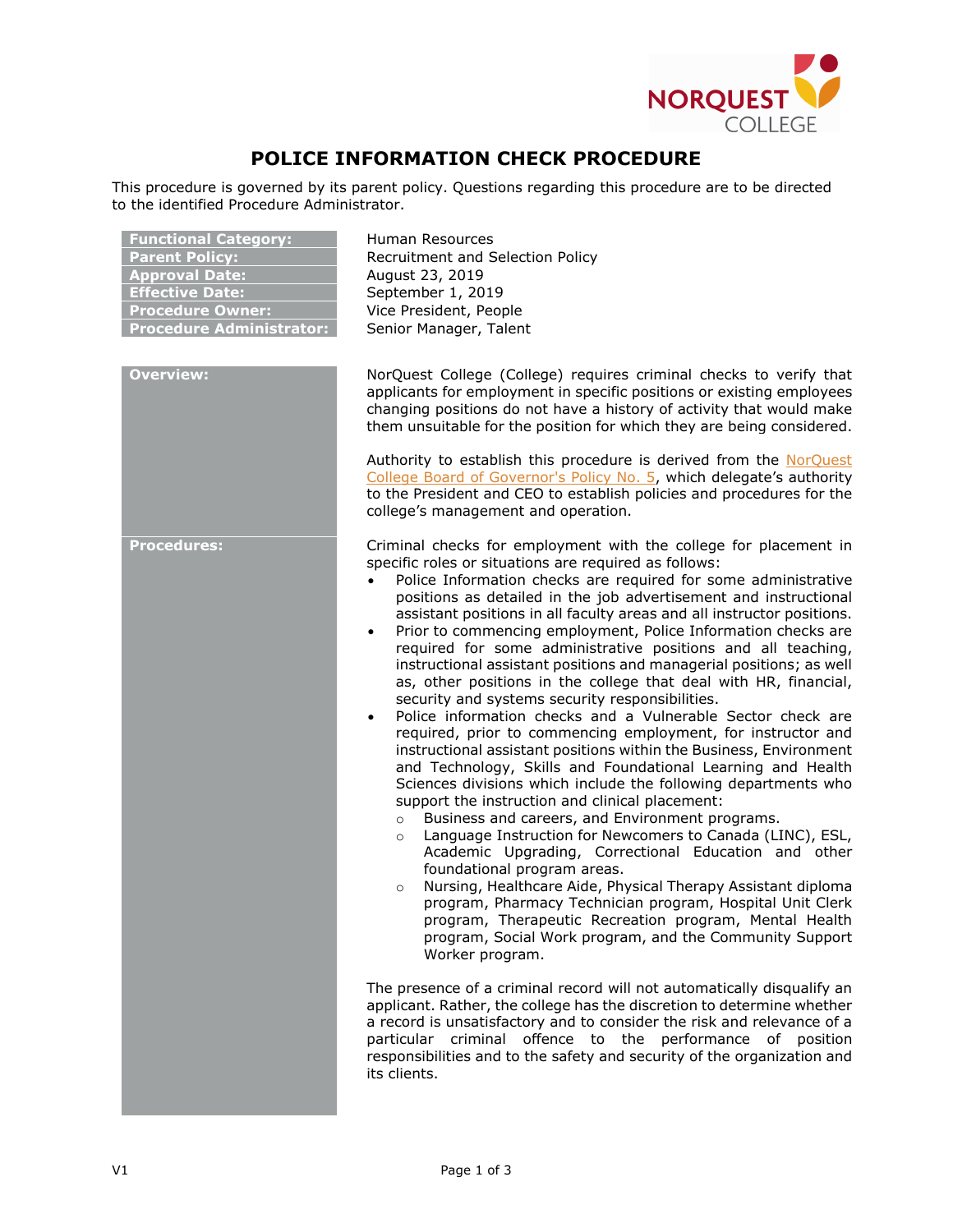

## **Actions**

- An HR consultant will advise successful candidates in their offer details that, prior to their commencement date; a current (within past 30 days police information check and/or vulnerable sector check must be provided and will be reviewed. Failure to provide these will result in a delayed commencement date.
- Position requirements as listed above that require the Police Information Check and/or Vulnerable Sector check will be notified through the applicant tracking system iCIMS of how to obtain these checks.
- The appropriate police information check and vulnerable sector check must be completed and uploaded to the iCIMS onboarding portal prior to the commencement date. Failure to do so will result in a delayed commencement date.
- The HR Talent team will retrieve the uploaded files and place in the employee's personnel file.
- For those employed within the Correctional Education program the original verified Police Information and Vulnerable Sectors check must be provided to the Solicitor General's office as advised by the Program Manager of Correctional Education.
- Only when an unclear police information check and/or vulnerable sector check is received the HR Consultant will advise and assist the Division Head in assessing the original offer of employment due to the contractual agreements with the Solicitor General, Alberta Health Services, and NorQuest College.
- This review will be assessed on a case-by-case basis (nature of offence, nature of position, age of conviction, rehabilitation) and commencement dates will not start until the review has been completed.
- Current employees are required to immediately inform the College if they have been charged with a criminal offence and advise their supervisor of this and complete a "Conflict of Interest Disclosure" to be signed by their supervisor and sent to their respective HR Consultant for review.
- Failure to do so may result in disciplinary action and up to and including termination.

**Definitions: Division Head:** means anyone who manages a division. Division Head is responsible for a division reporting directly to an Executive and normally includes Deans and Directors.

> **Employee:** includes a person who is engaged by NorQuest College to perform a service in accordance with existing terms and conditions of employment, employment contracts or collective agreements.

> **Police Information Check:** lists all criminal convictions, and will list all upcoming court appearances in Alberta in addition to any Edmonton Police Service records.

> **Vulnerable Sector Check:** for those working or volunteering with vulnerable members of society this check is designed to protect vulnerable Canadians from dangerous offenders by uncovering the existence of a criminal record and/or a pardoned sexual offence conviction. The results of the check can help to determine whether an individual is suitable to work in positions where they will be in close contact with vulnerable people.